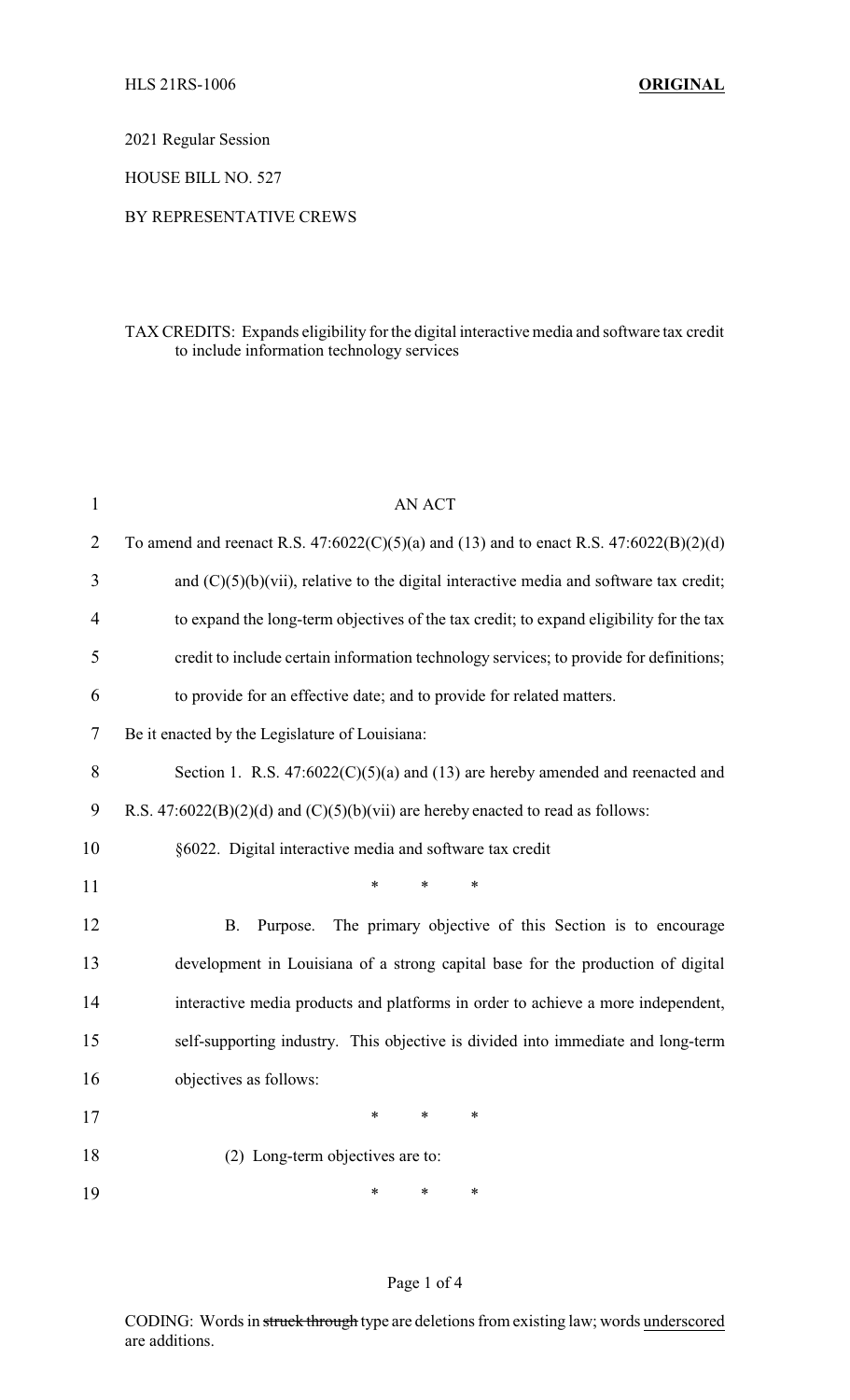| $\mathbf{1}$   | Promote the development and configuration of software requiring<br>(d)                                   |
|----------------|----------------------------------------------------------------------------------------------------------|
| $\overline{2}$ | individual complex configurations to support enterprise resource planning.                               |
| 3              | C. Definitions. For the purposes of this Section:                                                        |
| 4              | *<br>∗                                                                                                   |
| 5              | $(5)(a)(i)$ "Digital interactive media" means products or platforms that are                             |
| 6              | intended for commercial production, use, or distribution; that contain at least two of                   |
| 7              | the following types of data: text, sound, fixed images, animated images, video, or 3D                    |
| 8              | geometry; and that have all of the following three characteristics:                                      |
| 9              | $(ii)(aa)$ "Digital" means a system that uses discrete (discontinuous) values                            |
| 10             | ordinarily symbolized numerically to represent information for input, processing,                        |
| 11             | transmission, and storage. A digital system would be contrasted with an "analog"                         |
| 12             | system which uses a continuous range of values to represent information. The term                        |
| 13             | "digital" includes, but is not limited to information input, processed, transmitted and                  |
| 14             | stored via the Internet.                                                                                 |
| 15             | (ii)(bb) "Interactive" means a digital media system for inputting, processing,                           |
| 16             | transmitting, or storing information or data in which users of the system are able to                    |
| 17             | respond to the digital media system by inputting, transmitting, processing, or storing                   |
| 18             | information or data in response to the information or data provided to them through                      |
| 19             | the digital media system. "Digital media system" means communications delivered                          |
| 20             | via electronic energy where the information stored, transmitted, or received is in                       |
| 21             | digital form.                                                                                            |
| 22             | "Media" means communication tools used to store, transmit,<br>$\overrightarrow{(\text{iii})}(\text{cc})$ |
| 23             | distribute, and deliver information and data. The term "media" includes methods and                      |
| 24             | mechanisms for information distribution through, but not limited to distributed                          |
| 25             | networks, such as the Internet, and through compact disc, CD-ROM, various types                          |
| 26             | of DVD, and other removable storage drives and devices.                                                  |
| 27             | (ii) "Digital interactive media" also means information technology services                              |
| 28             | used in the design, development, application, implementation, support, and                               |
| 29             | management of computer-based information systems.                                                        |

# Page 2 of 4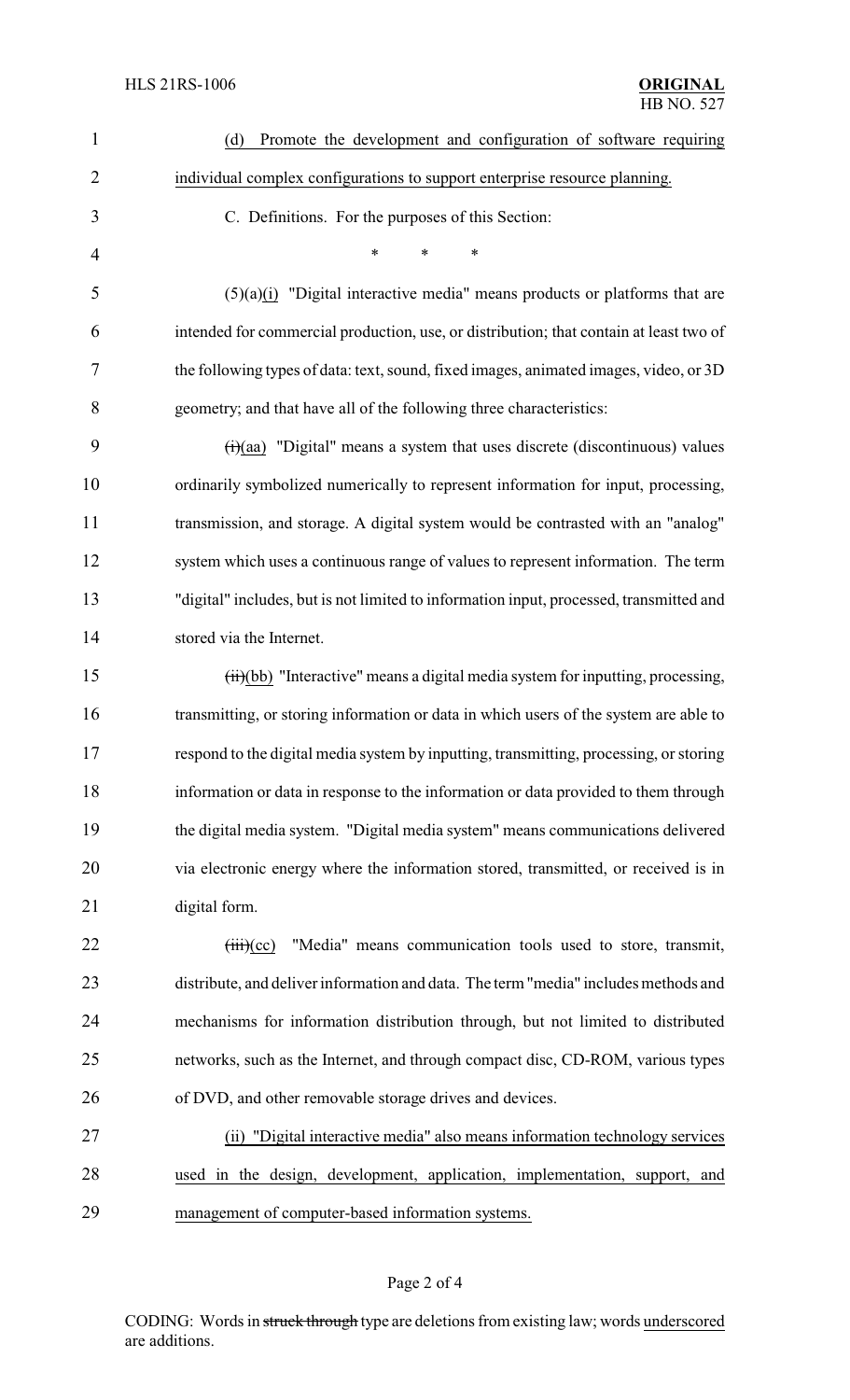| $\mathbf{1}$   | (b) Some examples of digital interactive media are:                                           |
|----------------|-----------------------------------------------------------------------------------------------|
| $\overline{2}$ | $\ast$<br>$\ast$<br>*                                                                         |
| 3              | (vii) Computer-based information systems.                                                     |
| 4              | *<br>$\ast$<br>$\ast$                                                                         |
| 5              | (13) "State-certified production" shall mean a digital interactive media                      |
| 6              | production or a component part thereof, including information technology services             |
| 7              | used for computer-based information systems, approved by the office.                          |
| 8              | $\ast$<br>$\ast$<br>*                                                                         |
| 9              | Section 2. This Act shall become effective upon signature by the governor or, if not          |
| 10             | signed by the governor, upon expiration of the time for bills to become law without signature |
| 11             | by the governor, as provided by Article III, Section 18 of the Constitution of Louisiana. If  |
| 12             | vetoed by the governor and subsequently approved by the legislature, this Act shall become    |
| 13             | effective on the day following such approval.                                                 |
|                |                                                                                               |

## DIGEST

The digest printed below was prepared by House Legislative Services. It constitutes no part of the legislative instrument. The keyword, one-liner, abstract, and digest do not constitute part of the law or proof or indicia of legislative intent. [R.S. 1:13(B) and 24:177(E)]

| HB 527 Original | 2021 Regular Session | Crews |
|-----------------|----------------------|-------|
|                 |                      |       |

**Abstract:** Expands eligibility for the digital interactive media income tax credit to include information technology services used in the design and development of computer-based information systems.

Present law authorizes a digital interactive media income tax credit for state-certified productions submitted to the office of entertainment industry development on or after July 1, 2017, and subsequently approved by the office equal to 18% of the base investment. Further provides for an additional 7% tax credit to the extent that the base investment is expended on payroll for La. residents employed in connection with a state-certified production. Tax credits are earned by a company at the time funds are expended in La. on a state-certified production.

Present law provides for the immediate objectives and long-term objectives of the tax credit which includes the development of a strong capital base for production of digital media products and platforms in La.

Proposed law retains present law but adds as a long-term objective the promotion of the development and configuration of software requiring individual complex configurations to support enterprise resource planning.

Present law defines "digital interactive media" as products or platforms that are intended for commercial production, use, or distribution that contain at least two of the following types